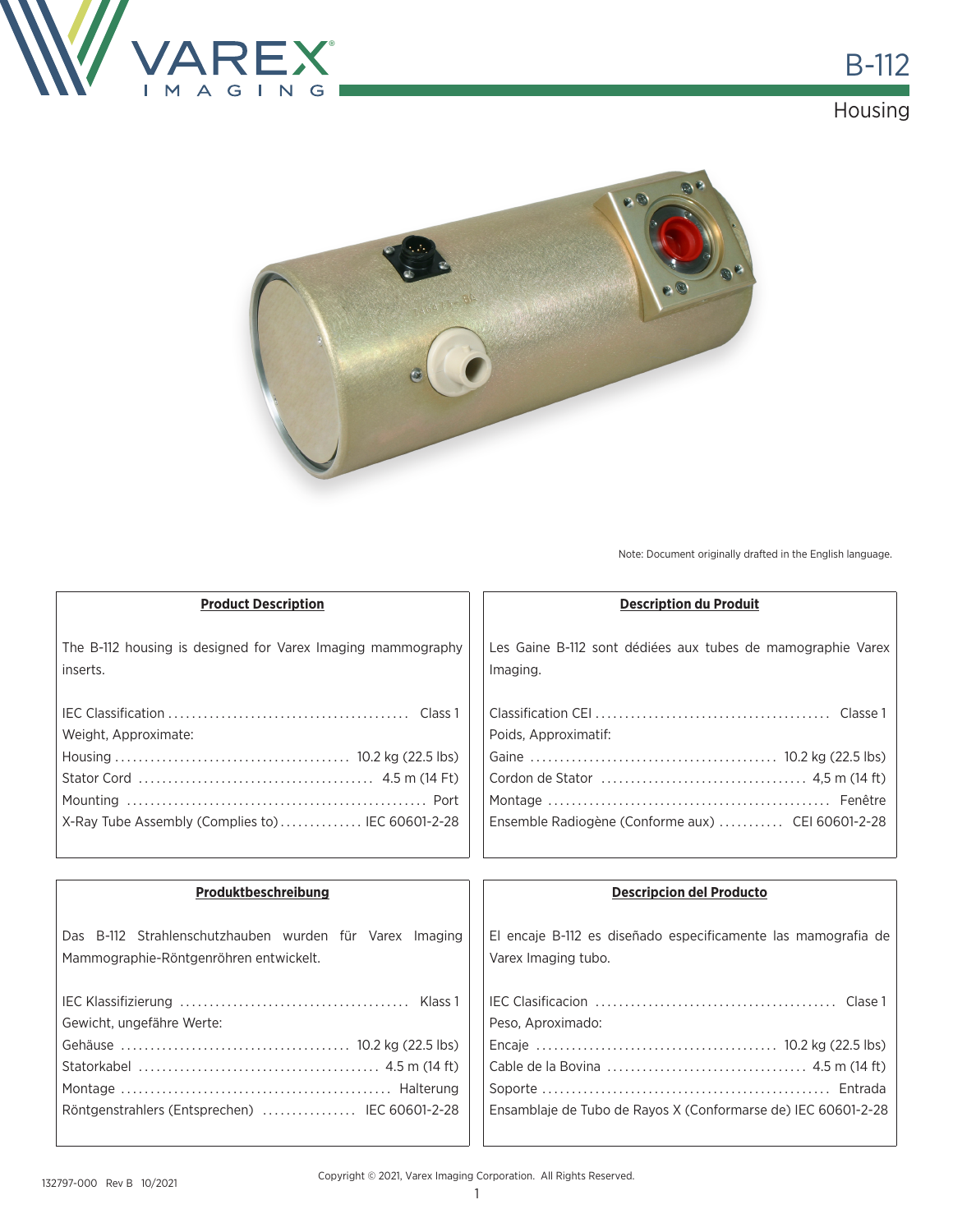

| <b>Product Description</b>                                                                       | <b>Description du Produit</b>                                                                                        |  |
|--------------------------------------------------------------------------------------------------|----------------------------------------------------------------------------------------------------------------------|--|
| Nominal X-ray Tube Voltage                                                                       | Tension nominale                                                                                                     |  |
| Grid Control Voltages: (If Applicable)                                                           | Potentiel de controle de grille (Si Nécessaire)                                                                      |  |
| Maximum X-Ray Tube Heat Content  370 kJ (500 kHU)                                                |                                                                                                                      |  |
| IEC 60613:2010                                                                                   | Continue nominale Puissance d'entrée 100 Watts (135 UC/sec)<br>CEI 60613:2010                                        |  |
|                                                                                                  |                                                                                                                      |  |
| X-Ray Tube Assembly                                                                              | Ensemble Radiogène                                                                                                   |  |
|                                                                                                  |                                                                                                                      |  |
| Cable Receptacles  Non Federal Standard<br>55 kV - Rating                                        | 55 kV - évaluation                                                                                                   |  |
| Normally closed  Open @ 79.4°C ±3.9°C (175°F ±7°F)                                               | Normalment fermé  Ouvre @ 79.4°C ±3.9°C (175°F ±7°F)                                                                 |  |
| Ambient Air Temperature Limits for Operation  5°C to 40°C                                        | Température Ambiante Pendant L'Usage  5°C à 40°C                                                                     |  |
| Temperature Limits for Storage and Transportation - 10°C to 75°C                                 | Limites de Température Pour le Transport de Pour L'Emmasinage<br>Limites de pression atmosphérique  70 kPa à 106 kPa |  |
|                                                                                                  |                                                                                                                      |  |
| Produktbeschreibung                                                                              | <b>Descripcion del Producto</b>                                                                                      |  |
| Nennspannung                                                                                     | Tensión nómina del tubo de rayos X                                                                                   |  |
| Gittersteuerspannungen (Im Anwendunsfall)<br>Typische Vorspannung für brennfleck  -5 zu -100 Vdc | Voltaje de Rejillas Controlada (Si-es aplicable)                                                                     |  |
| Maximale Wärmespeicherkapazität des Stahlergehäuses                                              | Contenido de calor máximo del conjunto de tubo de Rayos X                                                            |  |
| Kontinuierliche Eingangs-Nennleistung  100 Watt (135 HU/sec)<br>IEC 60613:2010                   | Potencia nominal de entrada continua  100 Watts (135 HU/sec)<br>IEC 60613:2010                                       |  |
|                                                                                                  |                                                                                                                      |  |
| Eigenfilterwert des Röntgenstrahlers  0.63 mm Be IEC 60522/1999                                  | Filtración Permanente del Ensamblaje de Tubos para Rayos X                                                           |  |
|                                                                                                  |                                                                                                                      |  |
| 55 kV - bewerten                                                                                 | Cable de Receptaculos  No Federal Standard Cable                                                                     |  |
| Normalerweise geschlossen  Offnet @ 79.4°C ±3.9°C (175°F ±7°F)                                   | 55 kV - clasificación<br>Normalmente cerrado  Abre @ 79.4°C ±3.9°C (175°F ±7°F)                                      |  |
| Umgebungstemperaturgrenzen für den Betrieg  5°C zu 40°C                                          |                                                                                                                      |  |

 $\sqrt{ }$ 

## Copyright © 2021, Varex Imaging Corporation. All Rights Reserved.

Humedad . . 10% a 90% Presión atmosférica . 70 kPa a 106 kPa

Atmosphärischer Druck . 70 kPa zu 106 kPa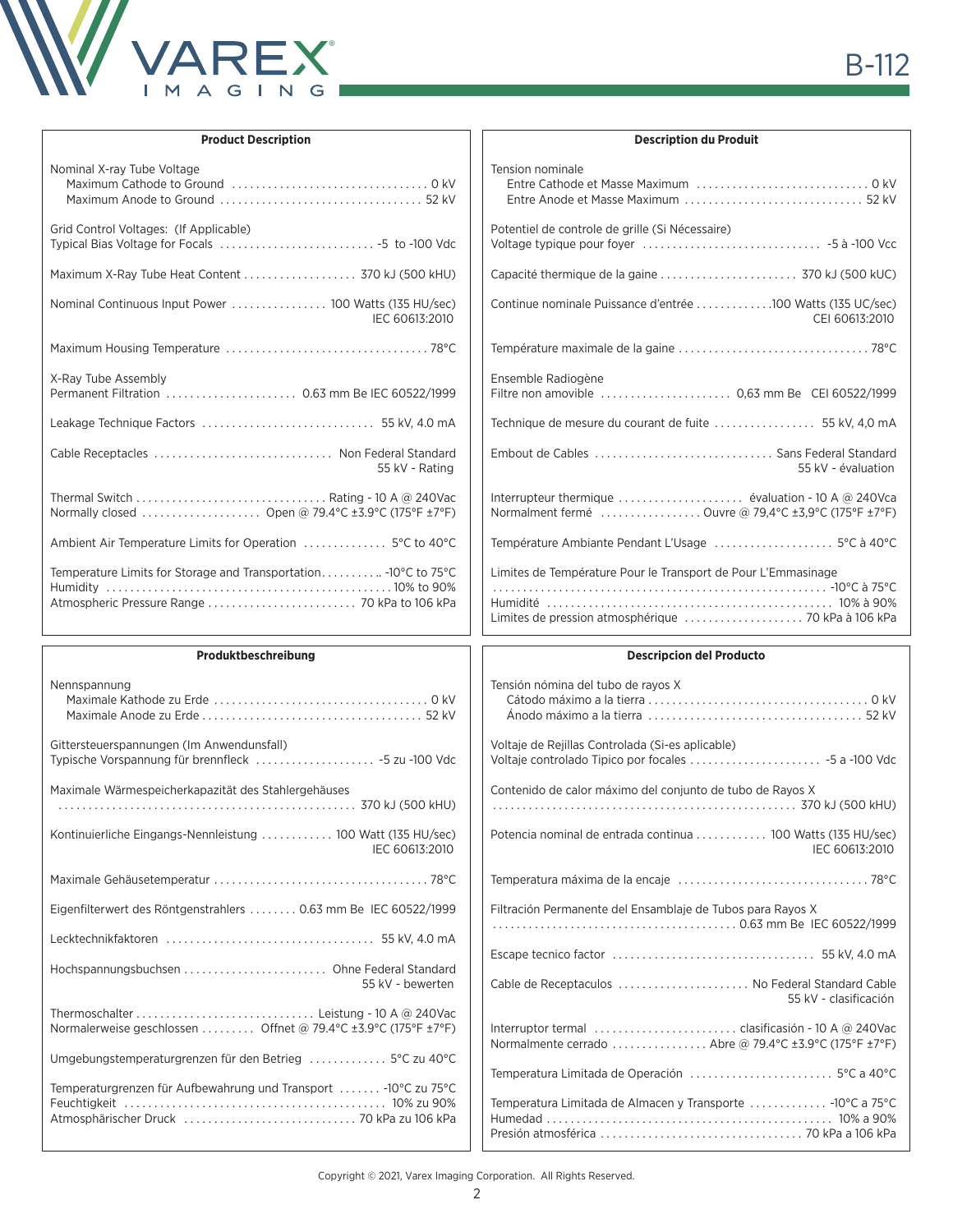

**Note 1** Dimensions listed are for the standard port boss Metric M6 X 1.0 available upon request

### **M-101, M-101G, M-107, M-131, M-141, M-141G, M-143, RAD-85S**

**STANDARD/METRIC PORT BOSS** DIM. F = 2.97 INCHES [75.4mm] DIM I = 1.85 INCHES [47mm]

**EXTENDED PORT BOSS** DIM. F = 3.20 INCHES [81.3mm] DIM. I = 2.08 INCHES [52.8mm]

**Note**: Dimensions in [mm] Inches **Remarque**: Dimensions en [mm] Pouces **Hinweis**: Abmessungen in [mm] Zoll **Nota**: Dimensiones en [mm] Pulgadas

[50.8]<br>2.00

 $\begin{bmatrix} 79.5 \\ 3.13 \end{bmatrix}$ 

– U Ø.350 V .031<br>8–32 UNF-2B V .250

# **Note 2 PORT BOSS DIMENSION For Determining Focal Spot to Port Distance**

Distance du Focales Suivantes de la Fenêtre Abmessung Halterungscher Abstand Brennfleck zu Strahlenaustrittsfenster Dimensiones de la Portales Patrón Punto Focal a la Distance de la Abertura Dimensiones de la Portales

**M-105SP, M-109, M-149**

### **M-145, M-147, M-147SP**

**STANDARD/METRIC PORT BOSS** DIM. F = 2.97 INCHES [75.4mm] DIM. I = 1.74 INCHES [44.2mm]

**EXTENDED PORT BOSS** DIM. F = 3.20 INCHES [81.3mm] DIM. I = 1.97 INCHES [50.0mm]

 $[88.9]$ <br>3.50

 $\circ$ 

⊚○

 $[60.3]$ <br>2.38

 $\circ$   $\circ$ 

0 (

**STANDARD/METRIC PORT BOSS** DIM. F = 2.97 INCHES [75.4mm] DIM. I = 1.66 INCHES [42.2mm]

**EXTENDED PORT BOSS** DIM. F = 3.20 INCHES [81.3mm] DIM. I = 1.89 INCHES [48mm]

### **BIANGULAR INSERTS M-113 Series, M-171**

**STANDARD/METRIC PORT BOSS** DIM. F = 2.97 INCHES [75.4mm] DIM. I = Refer to Drawing

**EXTENDED PORT BOSS** DIM. F = 3.20 INCHES [81.3mm] DIM. I = Refer to Drawing

 $[65.1]$ <br>2.56

 $[47±1]$ <br>1.85±.04

### **BIANGULAR INSERTS**





Copyright © 2021, Varex Imaging Corporation. All Rights Reserved.

3

Housing Outline Drawing Dessin d' Encombrement de la Gaine Masszeichnungen für dss Gehäuse Esquema Detallado del Encaje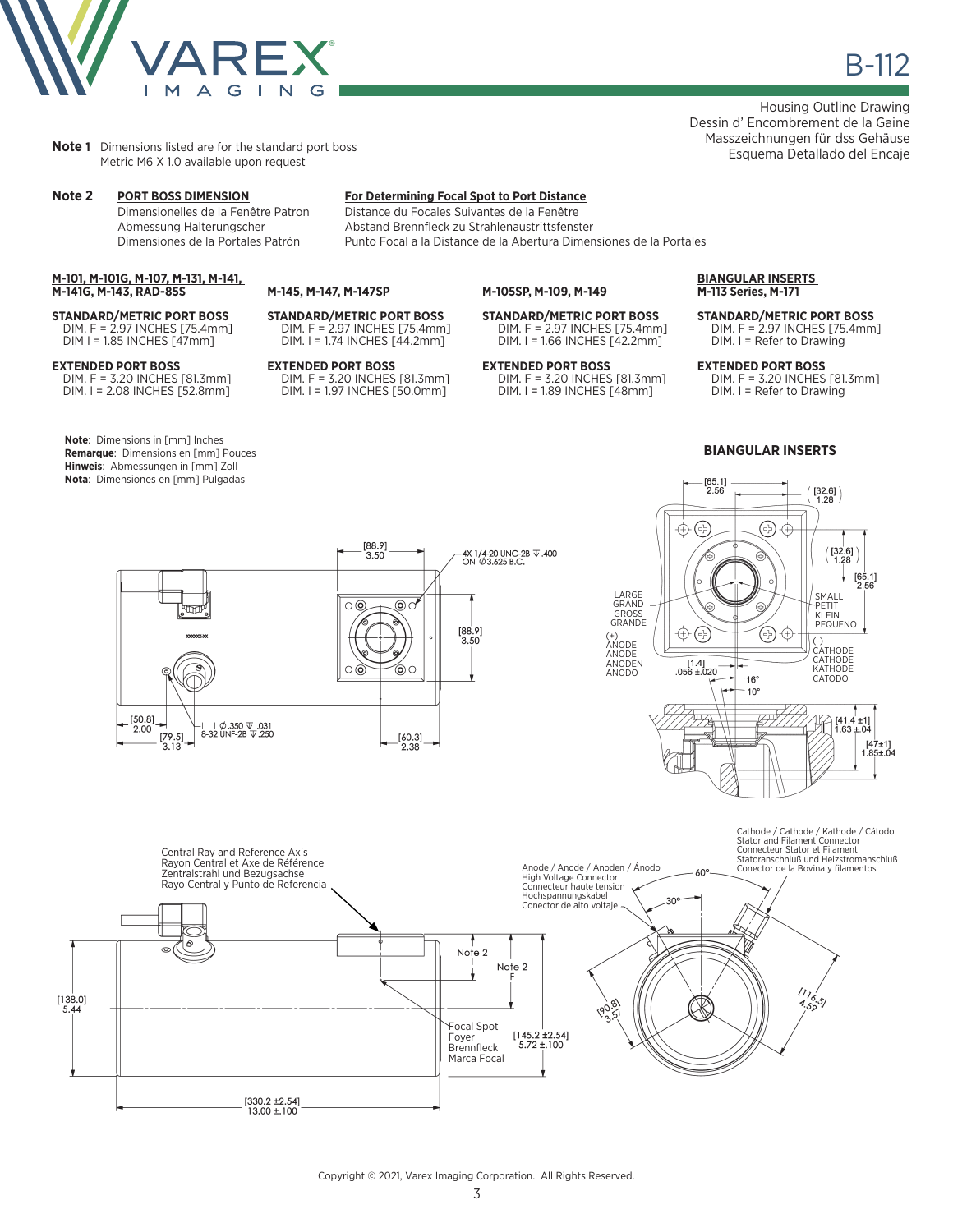

Stator Ratings and Characteristics Spécificités et Caractéristiques du Stator Statornennleistungen und Merkmale Caracteristicas y Clarificacion de la Bovina



**"STD" Stators Stator "STD" "STD" Stator "STD" Bovina**

Black/White Noir/Blanc Schwarz/Weiss Negro/Blanco 16 Ω<br>Black/Green Noir/Vert Schwarz/Grün Negro/Verde 66 Ω<br>Green/White Vert/Blanc Grün/Weiss Verde/Blanco 50 Ω 180 Hz Cap 180 Hz Cap 180 Hz Cap 180 Hz Cap 6 µF 60 Hz Cap 60 Hz Cap 60 Hz Cap 60 Hz Cap 30 µF

| 1<br>Green                                                     | Phase Shift                |
|----------------------------------------------------------------|----------------------------|
| Vert                                                           | Changement de Phase        |
| Grün                                                           | Hilfsphase                 |
| Verde                                                          | Cambio de Fase del Estator |
| 2 Black                                                        | Phase                      |
| <b>Noir</b>                                                    | Phase                      |
| Schwarz                                                        | Phase                      |
| Negro                                                          | Fase                       |
| 3 White                                                        | Common                     |
| Blanc                                                          | Neutre                     |
| <b>Weiss</b>                                                   | Neutral                    |
| Blanco                                                         | Común                      |
| 4 Green/Yellow                                                 | <b>Housing Ground</b>      |
| Vert/Jaune                                                     | Masse de la Gaine          |
| Grün/Gelb                                                      | Masse des Gehäuses         |
| Verde/Amerillo                                                 | Encaje a Tierra            |
| 5 Orange                                                       | Grid                       |
| Orange                                                         | Grille                     |
| Orange                                                         | Gitter                     |
| Anaraniado                                                     | Reiillas                   |
| 6 Not used / Hors'd Usage /<br>Nicht in Gebrauch/ No utilizado |                            |
| 7 White/Black                                                  | Small Filament             |
| Blanc/Noir                                                     | <b>Filament Petit</b>      |
| Weiss/Schwarz                                                  | Glüfaden Klein             |
| Blanco/Negro                                                   | Filamento Pequeño          |
| 8 Red                                                          | <b>Common Filament</b>     |
| Rouge                                                          | <b>Filament Neutre</b>     |
| Rot                                                            | Glüfaden Neutral           |
| Rojo                                                           | Filamento Común            |
| 9 Red/Black                                                    | Large Filament             |
| Rouge/Noir                                                     | <b>Filament Grand</b>      |
| Rot/Schwarz                                                    | Glüfaden Gross             |
| Rojo/Negro                                                     | Filamento Largo            |

| <b>Stator Drive Frequency</b><br>Fréquence d'entraînement du stator<br>Statorantrieb Frequenz<br>Frecuencia de la impulsión del estator | <b>RPM</b>    |
|-----------------------------------------------------------------------------------------------------------------------------------------|---------------|
| 50 Hz                                                                                                                                   | 2800 - 3000   |
| 60 Hz                                                                                                                                   | 3400 - 3600   |
| 150 Hz                                                                                                                                  | 8500 - 9000   |
| 180 Hz                                                                                                                                  | 9500 - 10.800 |

| <b>Stator Power:</b><br>Time to full speed of the anode is a function of<br>the power rating of the "starter" and the weight/<br>diameter of the anode. All Varex Imaging stator<br>types are rated for regular speed and high speed<br>starters. Time to full speed of 71mm and 77mm<br>anode series tubes is between 1.3 and 2.0 seconds.<br>Immediately following high speed anode rotation,<br>the rotor speed must be reduced to 4000 r/min<br>or less within 10 seconds using a suitable dynamic<br>braking device.<br>No more than two high speed starts per minute<br>are permissible. | Puissance du stator:<br>Le temps nécessaire à la montée en pleine vitesse<br>est fonction de la puissance du démarreur et du<br>poids/diamétre del'anode. Tous les stators Varex<br>Imaging sont prévus pour une vitesse normale et<br>pour une vitesse rapide. Le temps de démarrage<br>des tubes de la série 71mm et 77mm anode se situe<br>entre 1.3 et 2.0 secondes.<br>Immédiatement aprés la rotation à 4000 t/min ou<br>moins en 10 secondes en utilisant un système de<br>freinage dynamique approprié.<br>Pas plus de deux demarrages rapides par minute<br>sont autorisés. | Statorleistung:<br>Die Zeitspanne bis zur vollen Geschwindigkeit<br>des Anodentellers ist eine Funktion aus der<br>Nennleistung des Anlaufgerätes und Gewichtes<br>bzw. Durchmessers des Tellers. Alle Varex Imaging<br>Stator sind für hoch- und normaltourigen Betrieb<br>ausgelegt.<br>Die Anlaufzeit bis zur maximalen Drehzahl des<br>Anodentellers der 71mm und 77mm Anoden<br>1.3<br>Röntgenröhren<br>und $2.0$<br>liegt zwischen<br>Sekunden.<br>Verwendung<br>geeigneten<br>Unter<br>einer<br>die<br>Anogenbremse<br>muß<br>Drehzahl<br>nach<br>hochtourigem Betrieb unmittelbar auf weniger als | Poder de la Bovina:<br>La velocidad maxima del anodo giratorio es<br>obtenida por el poder del arrancador y es<br>relacionado con el peso y diametro del anodo.<br>Todos las bovinas de Varex Imaging son usadas<br>con velocidad regular y velocidad alta al principio.<br>Toma entre 1.3 y 2.0 segundos para obtener la<br>velocidad alta del anodo giratorio para las tubos la<br>serie de 71mm y 77mm anodo.<br>Immediatamente despues de obtener la velocidad<br>alta del anodo giratario, la velocidad del rotador<br>debe der reducida a 4000 r/min ó menos en 10<br>segundos usado un sistema dunamico y apropiado<br>para reducir la velocidad. |
|------------------------------------------------------------------------------------------------------------------------------------------------------------------------------------------------------------------------------------------------------------------------------------------------------------------------------------------------------------------------------------------------------------------------------------------------------------------------------------------------------------------------------------------------------------------------------------------------|--------------------------------------------------------------------------------------------------------------------------------------------------------------------------------------------------------------------------------------------------------------------------------------------------------------------------------------------------------------------------------------------------------------------------------------------------------------------------------------------------------------------------------------------------------------------------------------|-----------------------------------------------------------------------------------------------------------------------------------------------------------------------------------------------------------------------------------------------------------------------------------------------------------------------------------------------------------------------------------------------------------------------------------------------------------------------------------------------------------------------------------------------------------------------------------------------------------|----------------------------------------------------------------------------------------------------------------------------------------------------------------------------------------------------------------------------------------------------------------------------------------------------------------------------------------------------------------------------------------------------------------------------------------------------------------------------------------------------------------------------------------------------------------------------------------------------------------------------------------------------------|
| Starter:<br>Start<br>Run<br>45 VAC<br>50/60 Hz<br><b>115 VAC</b><br>150/180 Hz<br>230 VAC<br>90 VAC<br><b>NOTE:</b><br>For non gridded operation connect Grid Pin (Pin 5)<br>to Filament Common (Pin 8).                                                                                                                                                                                                                                                                                                                                                                                       | Tension de démarrage:<br>115 alternatif au démarrage<br>50/60 Hz<br>45 alternatif en maintien<br>150/180 Hz<br>230 alternatif au démarrage<br>90 alternatif en maintien<br><b>REMARQUE:</b><br>L'utilisation sans controle de grill: Grille Terminaux<br>(Terminaux 5)<br>connecter Filament Neutre<br>(Terminaux 8)                                                                                                                                                                                                                                                                 | 4,000 U/min reduziert werden.<br>Es sind nicht mehr als zwei Hochleistungsstarts pro<br>Minute zulässig.<br>Weiterlauf<br>Anlauf<br>Spannungen:<br>50/60 Hz<br>115 VAC<br>45 VAC<br>150/180 Hz<br>90 VAC<br>230 VAC<br><b>ANMERKUNGEN:</b><br>Der technische Betrieb ohne Gittereuerspannungen<br>Klemmen (Klemmen 5) verbindung Heizstrom<br>Neutral (Klemmen 8)                                                                                                                                                                                                                                         | El rotador no debe ser expuesto a velocidades<br>altas no mas de dos (2) veces por minuto.<br>Voltage de la Obtenida:<br><b>Funcionar</b><br><b>Empezar</b><br>50/60 HZ<br>45 VAC<br><b>115 VAC</b><br>150/180 Hz<br>230 VAC<br>90 VAC<br><b>NOTA:</b><br>La operación sin Rejillas Controlado: Rejillas<br>Terminal (Terminal 5) conectar Filamento Común<br>(Terminal 8)                                                                                                                                                                                                                                                                               |

Copyright © 2021, Varex Imaging Corporation. All Rights Reserved.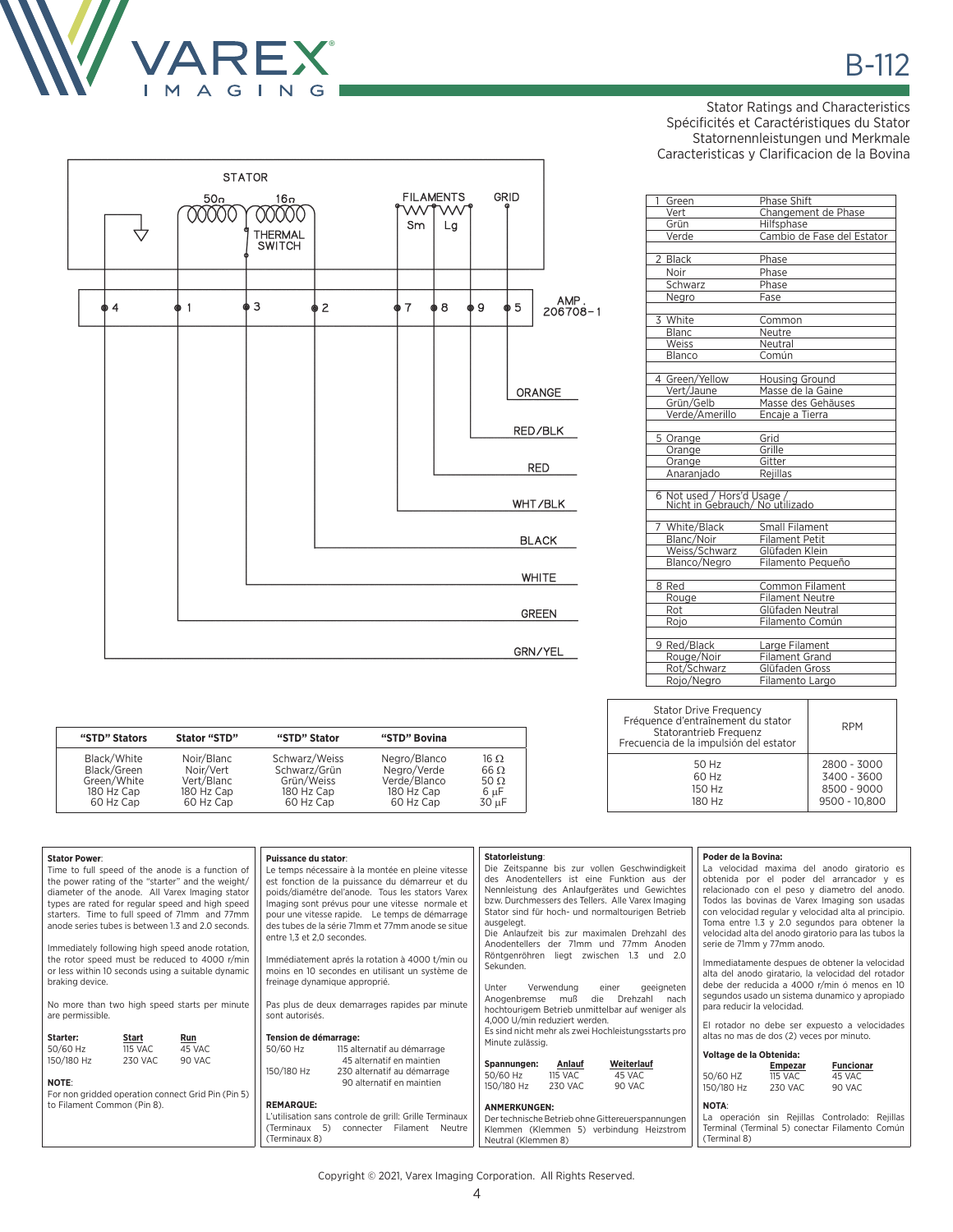

X-ray Tube Assembly Heating and Cooling Curve Abaque de Échauffement Refroidissement de l'ensemble Röntgenstrahler Erwärmungs- und Abkühlkurven Curvas de calentamiento / enfriamento de la unidad radiogena



| Note:                                        | <b>Remarque:</b>                                                                      | Anmerkungen:                                                                                 | Nota:                                            |
|----------------------------------------------|---------------------------------------------------------------------------------------|----------------------------------------------------------------------------------------------|--------------------------------------------------|
| Heat inputs into housing include tube power, | L'apport calorifique dans la gaine incult la   Der                                    | berücksichtigen<br>wärmungskurven                                                            | La energia del encaje incluye el poder del tubo, |
| filament power, and stator power. Heating    | puissance du tube, du filament et du stator.   die Verlustleistung aus der Anode, der |                                                                                              | el poder del filamento y el poder de la bovina.  |
| curves based on no restrictions of natural   |                                                                                       | Courbes d'échauffement basées sur une   Kathode und des stators. Die Heizkurven              | Las curvas de calentamiento no son afectadas     |
| convection around tube housing assembly.     |                                                                                       | circulation d'air naturelle sans entrave autour     basieren auf keinerlei Einschränkung der | por el calor natural creado en la parte exterior |
|                                              | de l'ensemble gaine-tube.                                                             | natürlichen Konvektion in der Umgebung der                                                   | del encaie.                                      |
|                                              |                                                                                       | Strahlerhaube.                                                                               |                                                  |
|                                              |                                                                                       |                                                                                              |                                                  |

X-RAY TUBE ASSEMBLY HEATING AND COOLING CURVES